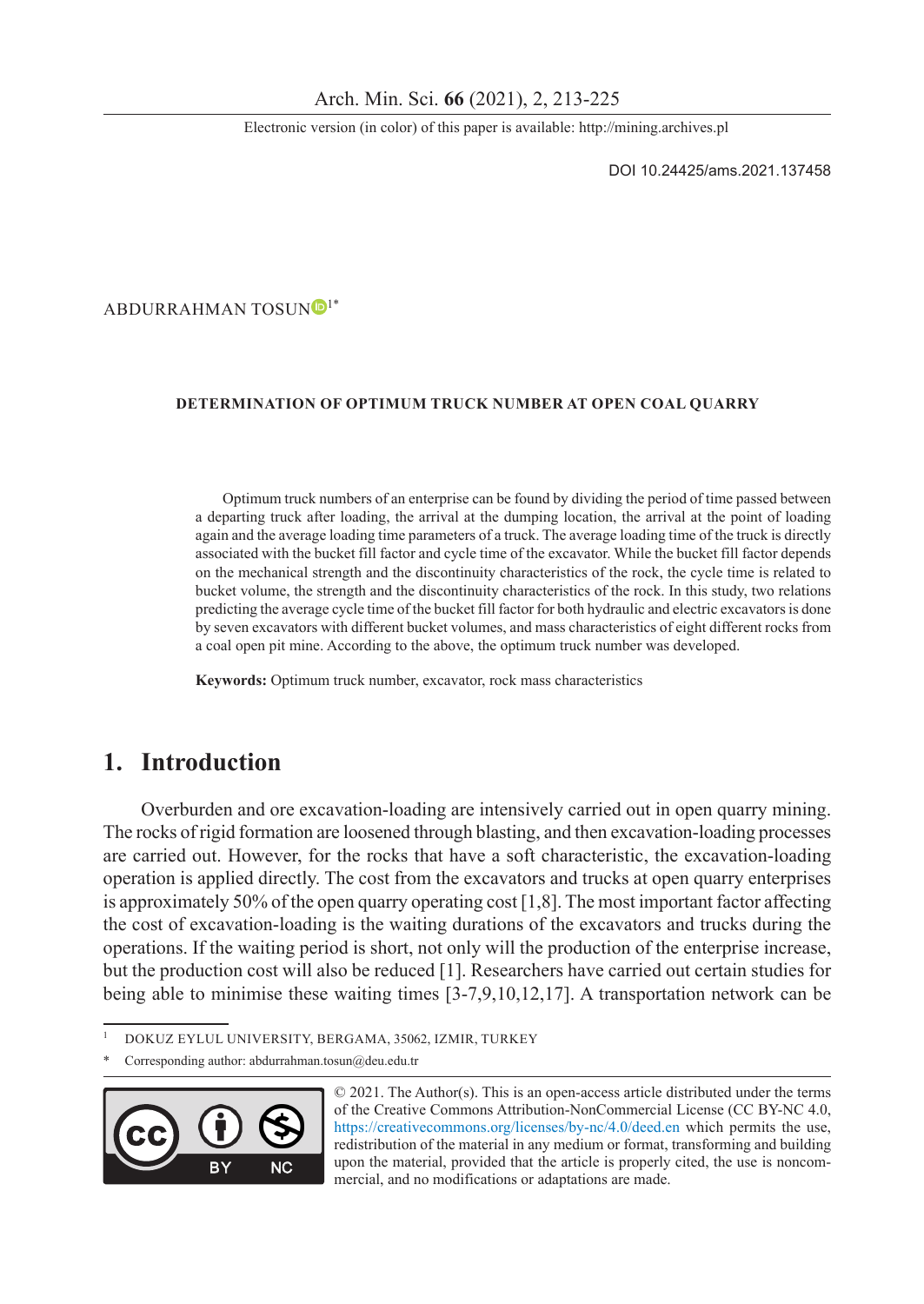established so that the available excavators and trucks will be automatically directed to each other. This will eliminate unnecessary waiting times during excavation-loading, resulting in a decrease in the number of trucks required at the enterprises [2,13]. The research carried out related to this subject are determined depending on simulation techniques.

In an open quarry enterprise, the trucks loaded by the excavators unload the material either to the overburden area or the ore dumping area, according to the type of material. The period of time passed from the departure of a truck after the loading to the dumping area and the arrival to the point of loading again, plus the average loading time of a truck, are very important parameters. Optimum truck number ensures that the excavators and the trucks will not wait. This can be obtained by dividing these durations by each other. The optimum truck number can be expressed by the following equation.

$$
N_{t\ opt} = 1.2 * \frac{T_{d-a}}{T_1} \tag{1}
$$

 $N_{t \text{ opt}}$  — the optimum number of truck (piece),

1.2 — safety factor,

 $T_{d-a}$  — the time between departure and arrival (sec.),

 $T_1$  — loading time (sec.).

 $T_{d-a}$  value can be expressed by the following relation.

$$
T_{d-a} = \frac{D}{St} * 3600
$$
 (2)

*D* — dump distance (km.),

*St* — the average speed of truck (km./hour).

The zones for excavation, overburden or ore dumping areas are known beforehand in the production planning. Dump distance (*D*) is fixed at an open quarry enterprise and can be determined easily by the distance measuring technique. The average speed of the truck can be almost the same, provided that route (road slope, road condition, etc.), truck operator and truck type parameters are the same. This duration is the same unless the route and the types of trucks used are not changed. If the working experiences of the truck operators are the same, it can be ensured that the truck operator factor is fixed. Accordingly, if the average loading time of the truck is known, the optimum truck number can be determined for the overburden or the ore production.

The average loading time of the truck is an effective parameter when sending the trucks to the excavators automatically so that there is no waiting at loading. This is directly associated with the bucket fill factor and cycle time of the excavator. These parameters depend on the mechanical strength and the discontinuity characteristics of the rock being excavated [1,11,13-16]. The research is related to only rock mass characteristics of the excavation area. However, excavator bucket volume and truck chassis volume values also affect the loading time of a truck. While the value of mechanical strength of the rock and truck chassis volume are high, the loading time of a truck increase, they will decrease in cases with high excavator bucket volume and rock discontinuity characteristics. Therefore, the average loading time of a truck will vary depending on the mass characteristics of the rock being excavated, the excavator bucket volume, and the truck chassis volume accordingly.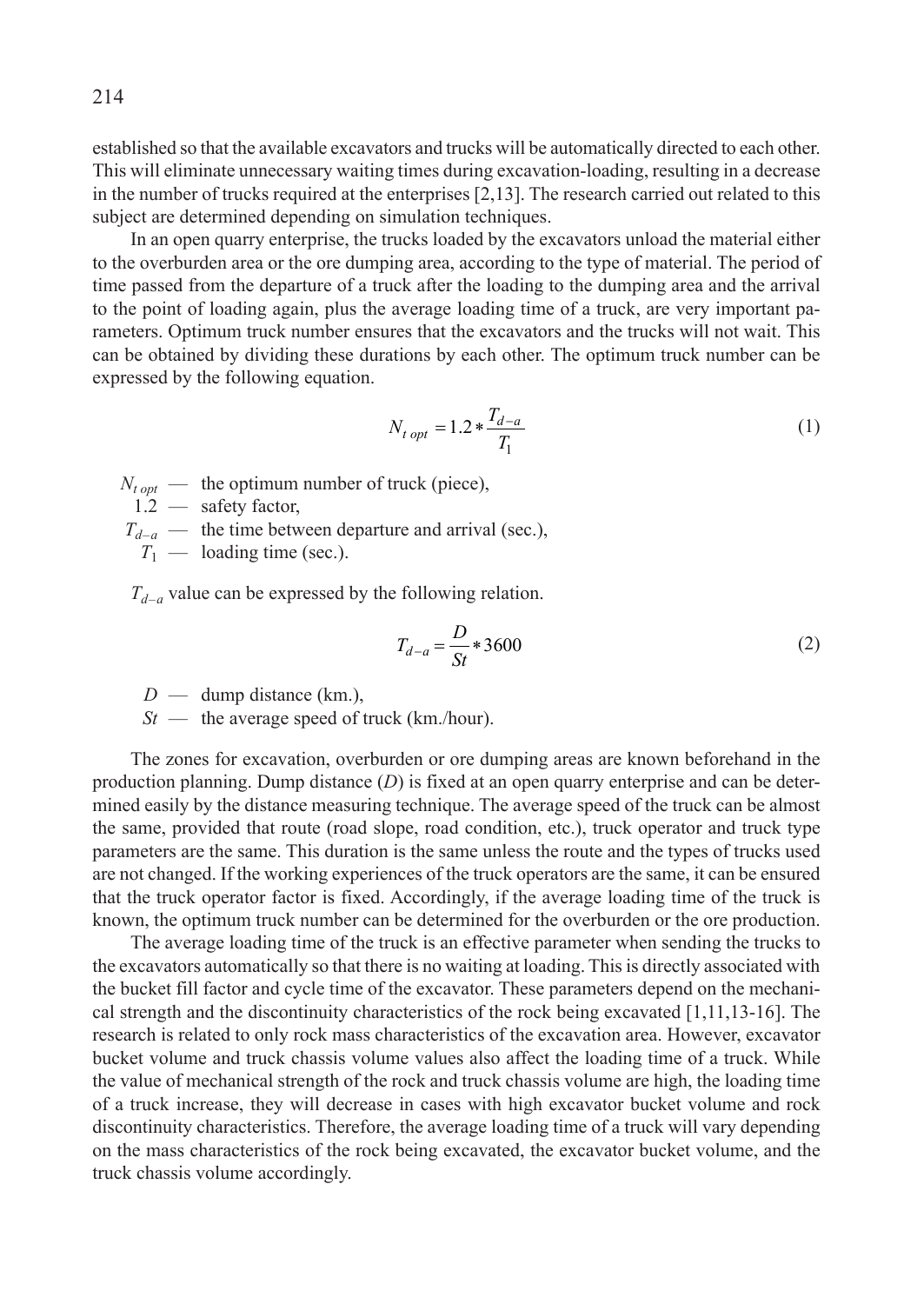215

$$
T_1 = \frac{Vc * tc}{Vb * k} \tag{3}
$$

- $Vc$  truck chassis volume (m<sup>3</sup>),
- *tc —* cycle time of the excavator (sec.),
- $Vb$  excavator bucket volume  $(m^3)$ ,
- *k —* bucket fill factor of excavator.

The cycle time (*tc*) value can be written by the following relation:

$$
tc = td + tf + tdu + te \tag{4}
$$

- *td —* digging time of excavator,
- *tf —* filled swing time of excavator,
- *tdu —* dumping time of excavator,
- *te —* empty swing time of excavator.

During the excavating, the filled swing time, dumping time and empty swing time of the excavator will have the same value as the average. Here, the average swing angle parameter has to be provided with the same value. However, the digging time of the excavator varies depending on the bucket volume of the excavator, mechanical strength of the rock and rock discontinuity characteristics. Thus, the cycle time of the excavator will also depend on the bucket volume of the excavator, mechanical strength of the rock and rock discontinuity characteristics. Besides this, the bucket fill factor  $(k)$  is directly related to the mechanical strength of the rock and rock discontinuity characteristics.

In this study, two relations predicting the average cycle time of the bucket fill factor for excavators is done by seven excavators with different bucket volumes, and mass characteristics of eight different rocks from a coal open pit mine. According to the above, the optimum truck number was developed for hydraulic and electrically operated excavators. Through this, the optimum truck number will ensure that the excavators and the trucks do not wait at the open quarry enterprises that are carrying out direct excavation operations. In previous studies on the subject, the minimisation of the excavators and trucks waiting times were provided with the transportation network. These studies have been based on theoretical data only. However, with this study, the waiting times aforementioned were considerably reduced by using real data.

# **2. The information about the working area and the trucks – the excavators used in the tests**

Tests were carried out at G.E.L.İ. (Southern Aegean Lignite Enterprises) located in Yatağan District, Muğla Province, Turkey. Study tests were conducted at eight different sites. Since these sites have a soft formation, direct excavation processes have been carried out in all of them. Four of them do not include any discontinuity characteristics, and one of them contains neither discontinuity nor rock strength characteristic because the tests in this site have been conducted in the coal stocking zone. However, in the remaining three other sites, both discontinuity and rock strength characteristics exist. The sites were numbered so that they are not confused with each other (Table 1).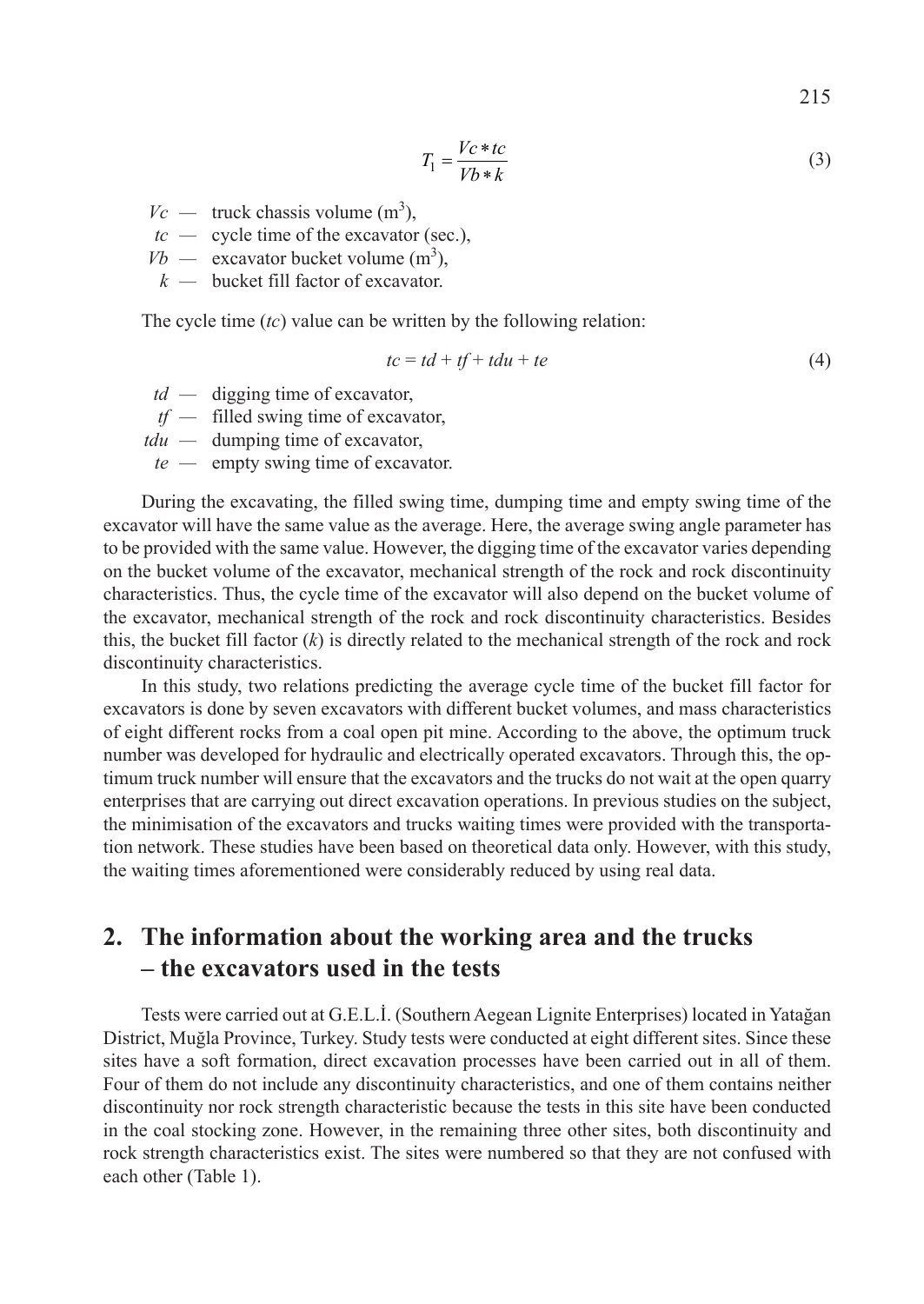| The number of study sites | The properties of study sites                        |
|---------------------------|------------------------------------------------------|
|                           | It has not any discontinuities but has rock strength |
| 2                         | It has not any discontinuities but has rock strength |
| 3                         | It has not any discontinuities but has rock strength |
| 4                         | It has not any discontinuities but has rock strength |
| 5                         | It has both discontinuities and also rock strength   |
| 6                         | It has both discontinuities and also rock strength   |
|                           | It has both discontinuities and also rock strength   |
| 8                         | It has neither discontinuities nor rock strength     |

The properties of study sites

Seven excavators with different bucket volumes have been used in the study. Two of them are electric excavators with a flat bucket, and five of them are backhoe hydraulic excavators. Truck chassis volume values are  $36$  and  $88.88 \text{ m}^3$ . Each of them was named according to either the bucket or truck chassis volumetric values. This prevents the excavators and the trucks from being confused with each other (Table 2).

TABLE 2

The properties of excavator and truck used in the tests

| <b>Excavator type</b>            | Excavator bucket volume $(m^3)$ |
|----------------------------------|---------------------------------|
| Flat bucket electric excavator   | 11.48                           |
| Flat bucket electric excavator   | 7.65                            |
| Backhoe type hydraulic excavator | 3.98                            |
| Backhoe type hydraulic excavator | 6.80                            |
| Backhoe type hydraulic excavator | 5.00                            |
| Backhoe type hydraulic excavator | 6.00                            |
| Backhoe type hydraulic excavator | 2.90                            |

# **3. Field and laboratory studies**

Information in Table 3 shows excavator type, study site and truck type that correlate to one another. While the average number of bucket cycles required to fill a truck was recorded by observation, the average cycle times of the excavator during the digging were determined by a chronometer in a sensitive manner in the study areas. Table 4 shows this information.

TABLE 3

| The number of study site | Excavator bucket voume $(m^3)$ | The truck chassis volume $(m^3)$ |  |
|--------------------------|--------------------------------|----------------------------------|--|
|                          |                                |                                  |  |
|                          | 11.48                          | 36.00                            |  |
|                          | 148                            | 36.00                            |  |

The information of study sites place of excavators and trucks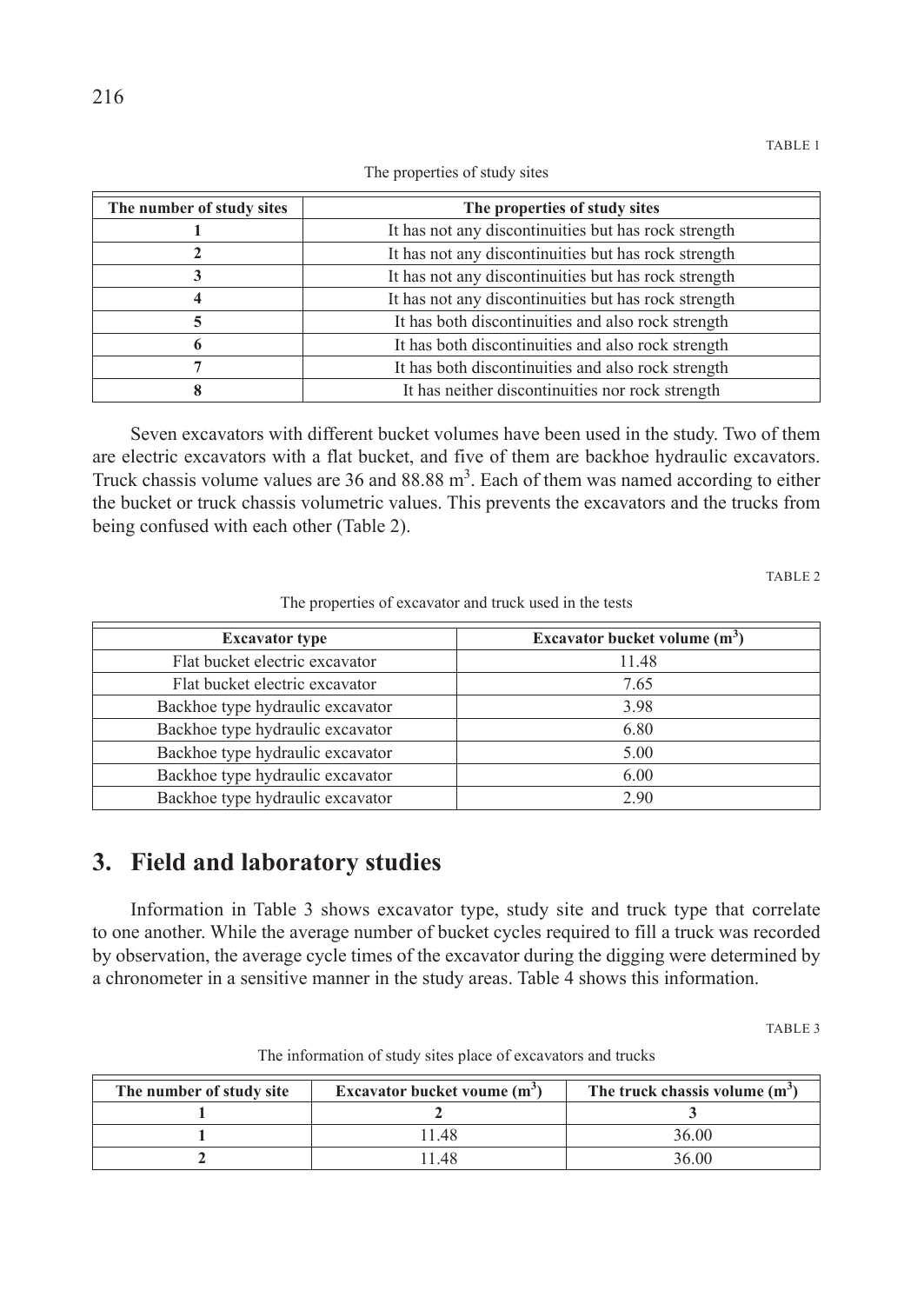| 11.48 / 7.65 / 3.98 / 6.80 / 6<br>11.48 / 7.65 / 3.98 / 6.80 / 6 | 36.00 |
|------------------------------------------------------------------|-------|
| 11.48 / 7.65 / 3.98 / 6.80 / 2.9                                 | 36.00 |
| 5/6                                                              | 36.00 |
| 5/6/2.9                                                          | 36.00 |
| 6/2.9                                                            | 36.00 |
| 11.48 / 7.65 / 5 / 6                                             | 88.88 |

TABLE 4

The information of the average data measured

| The<br>number<br>of study<br>site | The average number of<br>bucket cycle required<br>to fill a truck measured<br>(piece) | The average cycle<br>time of an excavator<br>(sec.) | The average loading<br>time of a truck,<br>(sec./truck) | The volume of truck<br>chassis,<br>$(m^3$ /truck) |
|-----------------------------------|---------------------------------------------------------------------------------------|-----------------------------------------------------|---------------------------------------------------------|---------------------------------------------------|
|                                   |                                                                                       | For $11.48 \text{ m}^3$ excavator                   |                                                         |                                                   |
| 1                                 | 3.34                                                                                  | 30.74                                               | 102.55                                                  | 36                                                |
| $\overline{c}$                    | 4.42                                                                                  | 30.44                                               | 134.44                                                  | 36                                                |
| $\overline{\mathbf{3}}$           | 3.56                                                                                  | 32.53                                               | 115.92                                                  | 36                                                |
| $\overline{4}$                    | 3.45                                                                                  | 31.21                                               | 107.55                                                  | 36                                                |
| 8                                 | 7.74                                                                                  | 31.05                                               | 240.42                                                  | 88.88                                             |
|                                   |                                                                                       | For $7.65 \text{ m}^3$ excavator                    |                                                         |                                                   |
| 3                                 | 5.35                                                                                  | 25.40                                               | 135.85                                                  | 36                                                |
| $\overline{4}$                    | 5.17                                                                                  | 24.68                                               | 127.65                                                  | 36                                                |
| 8                                 | 11.62                                                                                 | 25.41                                               | 295.22                                                  | 88.88                                             |
|                                   |                                                                                       | For $3.98 \text{ m}^3$ excavator                    |                                                         |                                                   |
| 3                                 | 11.17                                                                                 | 18.28                                               | 204.15                                                  | 36                                                |
| $\overline{4}$                    | 10.90                                                                                 | 17.02                                               | 185.44                                                  | 36                                                |
|                                   |                                                                                       | For $6.80 \text{ m}^3$ excavator                    |                                                         |                                                   |
| 3                                 | 6.62                                                                                  | 23.90                                               | 158.18                                                  | 36                                                |
| $\overline{4}$                    | 6.38                                                                                  | 23.55                                               | 150.22                                                  | 36                                                |
|                                   |                                                                                       | For $5 \text{ m}^3$ excavator                       |                                                         |                                                   |
| 5                                 | 7.27                                                                                  | 21.39                                               | 155.55                                                  | 36                                                |
| 6                                 | 7.58                                                                                  | 22.09                                               | 167.44                                                  | 36                                                |
| 8                                 | 17.78                                                                                 | 20.95                                               | 372.48                                                  | 88.88                                             |
|                                   |                                                                                       | For $6 \text{ m}^3$ excavator                       |                                                         |                                                   |
| 3                                 | 7.41                                                                                  | 22.09                                               | 163.66                                                  | 36                                                |
| $\overline{5}$                    | 6.00                                                                                  | 23.81                                               | 142.86                                                  | 36                                                |
| 6                                 | 6.32                                                                                  | 25.05                                               | 158.22                                                  | 36                                                |
| $\tau$                            | 6.98                                                                                  | 25.30                                               | 176.54                                                  | 36                                                |
| 8                                 | 14.81                                                                                 | 23.12                                               | 342.45                                                  | 88.88                                             |
|                                   |                                                                                       | For $2.9 \text{ m}^3$ excavator                     |                                                         |                                                   |
| $\overline{4}$                    | 14.96                                                                                 | 15.75                                               | 235.58                                                  | 36                                                |
| 6                                 | 13.07                                                                                 | 17.00                                               | 222.12                                                  | 36                                                |
| $\overline{7}$                    | 14.27                                                                                 | 17.23                                               | 245.78                                                  | 36                                                |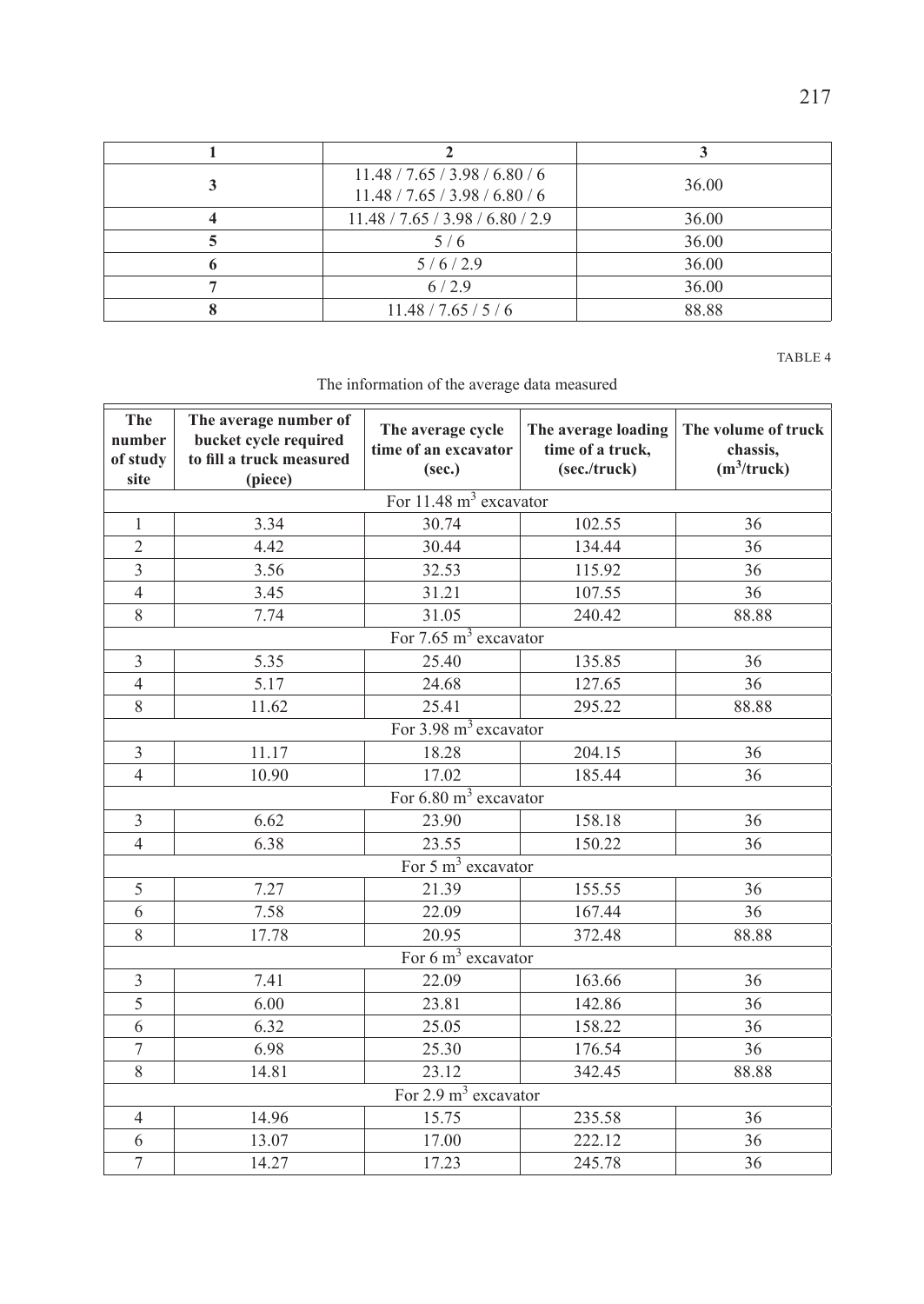The important parameters here are filling ratios of a truck, experience of excavator operator, and manufacture year of the excavators. The parameters in the realised tests were provided with the same conditions. Besides this, the average swing angle parameter has to be a 90 degree of value.

The discontinuity characteristics exist only in the sites numbered 5, 6, and 7 among the investigation areas. The discontinuities there become apparent as cracks. Therefore, the line survey method has been used for determining the discontinuity characteristics. The mm-division measuring tape has been utilised for being able to perform the line measurement. The line survey is a method where statistically most satisfactory results are obtained in the collection of the data related to the characteristics of the discontinuities and the rock masses. Distance values per crack have been calculated for each site being excavated by measuring the crack distance values of the sites using a measuring tape (Table 5).

TABLE 5

| The number<br>of study site | The average distance<br>measurement (cm) | The average number<br>of cracks (piece) | The average discontinuities interval<br>of digging surface (cm/crack) |
|-----------------------------|------------------------------------------|-----------------------------------------|-----------------------------------------------------------------------|
|                             | 000                                      |                                         |                                                                       |
|                             | 000                                      |                                         |                                                                       |
|                             | 000                                      |                                         | 68                                                                    |

The properties of the average discontinuities interval belong to the study sites

Samples were taken from each study site where the tests are carried out, and uniaxial compressive strength values were determined by carrying out many tests in the rock mechanics laboratory. Table 6 gives average, standard deviation, and test numbers belonging to the said test.

TABLE 6

| <b>Study site</b> | The average uniaxial compressive strength, (MPa) | Number of tests (piece) |
|-------------------|--------------------------------------------------|-------------------------|
|                   | $2.70 \pm 0.3$                                   |                         |
|                   | $6.80 \pm 0.4$                                   | 13                      |
|                   | $4.81 \pm 0.3$                                   | 18                      |
|                   | $3.60 \pm 0.2$                                   |                         |
|                   | $5.30 \pm 0.2$                                   | 12                      |
|                   | $6.90 \pm 0.2$                                   | 15                      |
|                   | $8.30 \pm 0.2$                                   |                         |
|                   |                                                  |                         |

Average uniaxial compression strength of the studied material

## **4. Evaluation**

The average bucket fill factor was calculated for each test. We can obtain the number of bucket cycles required to fill a truck when the chassis volume and the bucket volume parameters are divided by each other. In this situation, the bucket fill factor will be 100%. When we divide this value by the average number of bucket cycles required to fill a truck, we will provide the average bucket fill factor (Table 7).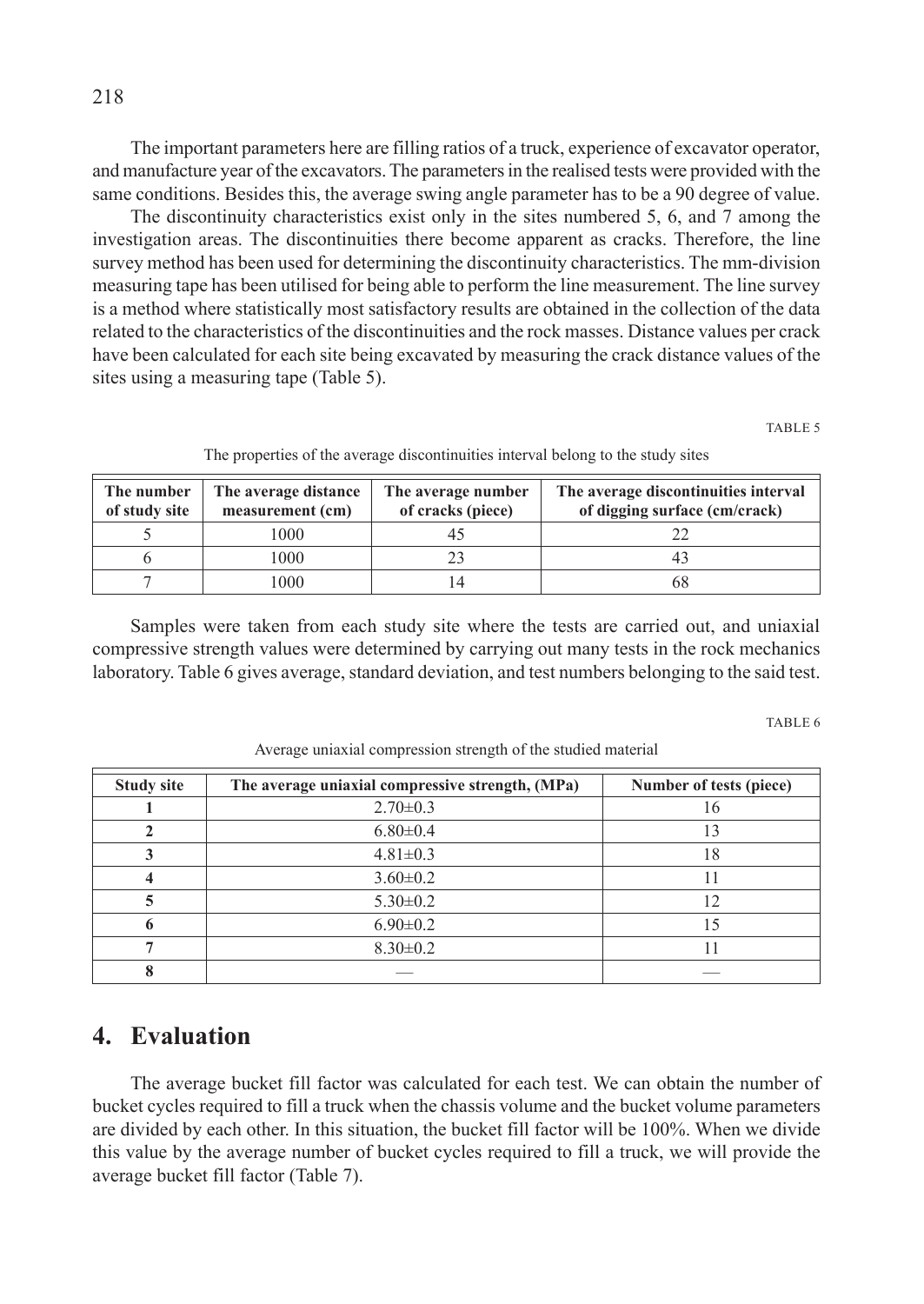219

| The data used to calculate the bucket fill factor |  |  |  |  |  |  |
|---------------------------------------------------|--|--|--|--|--|--|
|---------------------------------------------------|--|--|--|--|--|--|

| The<br>number<br>of study<br>site | The truck<br>chassis volume.<br>$(m^3$ /truck) | The<br>bucket<br>volume,<br>(m <sup>3</sup> ) | The number of bucket<br>cycles required to fill<br>a truck when the bucket<br>fill factor 100% (piece) | The average number<br>of bucket cycles<br>required to fill a truck<br>measured (piece) | The average<br>bucket fill<br>factor $(\% )$ |  |  |  |  |  |
|-----------------------------------|------------------------------------------------|-----------------------------------------------|--------------------------------------------------------------------------------------------------------|----------------------------------------------------------------------------------------|----------------------------------------------|--|--|--|--|--|
|                                   | For $11.48 \text{ m}^3$ excavator              |                                               |                                                                                                        |                                                                                        |                                              |  |  |  |  |  |
| $\mathbf{1}$                      | 36                                             | 11.48                                         | 3.14                                                                                                   | 3.34                                                                                   | 94                                           |  |  |  |  |  |
| $\overline{c}$                    | 36                                             | 11.48                                         | 3.14                                                                                                   | 4.42                                                                                   | 71                                           |  |  |  |  |  |
| $\overline{3}$                    | 36                                             | 11.48                                         | 3.14                                                                                                   | 3.56                                                                                   | 88                                           |  |  |  |  |  |
| $\overline{4}$                    | 36                                             | 11.48                                         | 3.14                                                                                                   | 3.45                                                                                   | 91                                           |  |  |  |  |  |
| 8                                 | 88.88                                          | 11.48                                         | 7.74                                                                                                   | 7.74                                                                                   | 100                                          |  |  |  |  |  |
|                                   |                                                |                                               | For $7.65 \text{ m}^3$ excavator                                                                       |                                                                                        |                                              |  |  |  |  |  |
| $\overline{3}$                    | 36                                             | 7.65                                          | 4.71                                                                                                   | 5.35                                                                                   | 88                                           |  |  |  |  |  |
| $\overline{4}$                    | 36                                             | 7.65                                          | 4.71                                                                                                   | 5.17                                                                                   | 91                                           |  |  |  |  |  |
| 8                                 | 88.88                                          | 7.65                                          | 11.62                                                                                                  | 11.62                                                                                  | 100                                          |  |  |  |  |  |
|                                   |                                                |                                               | For 3.98 m <sup>3</sup> excavator                                                                      |                                                                                        |                                              |  |  |  |  |  |
| 3                                 | 36                                             | 3.98                                          | 9.05                                                                                                   | 11.17                                                                                  | 81                                           |  |  |  |  |  |
| $\overline{4}$                    | 36                                             | 3.98                                          | 9.05                                                                                                   | 10.90                                                                                  | 83                                           |  |  |  |  |  |
|                                   |                                                |                                               | For $6.80 \text{ m}^3$ excavator                                                                       |                                                                                        |                                              |  |  |  |  |  |
| 3                                 | 36                                             | 6.80                                          | 5.29                                                                                                   | 6.62                                                                                   | 80                                           |  |  |  |  |  |
| $\overline{4}$                    | 36                                             | 6.80                                          | 5.29                                                                                                   | 6.38                                                                                   | 83                                           |  |  |  |  |  |
|                                   |                                                |                                               | For $5 \text{ m}^3$ excavator                                                                          |                                                                                        |                                              |  |  |  |  |  |
| 5                                 | 36                                             | 5.00                                          | 7.20                                                                                                   | 7.27                                                                                   | 99                                           |  |  |  |  |  |
| 6                                 | 36                                             | 5.00                                          | 7.20                                                                                                   | 7.58                                                                                   | 95                                           |  |  |  |  |  |
| 8                                 | 88.88                                          | 5.00                                          | 17.78                                                                                                  | 17.78                                                                                  | 100                                          |  |  |  |  |  |
|                                   |                                                |                                               | For $6 \text{ m}^3$ excavator                                                                          |                                                                                        |                                              |  |  |  |  |  |
| 3                                 | 36                                             | 6.00                                          | 6.00                                                                                                   | 7.41                                                                                   | 81                                           |  |  |  |  |  |
| 5                                 | 36                                             | 6.00                                          | 6.00                                                                                                   | 6.00                                                                                   | 100                                          |  |  |  |  |  |
| 6                                 | 36                                             | 6.00                                          | 6.00                                                                                                   | 6.32                                                                                   | 95                                           |  |  |  |  |  |
| $\overline{7}$                    | 36                                             | 6.00                                          | 6.00                                                                                                   | 6.98                                                                                   | 86                                           |  |  |  |  |  |
| 8                                 | 88.88                                          | 6.00                                          | 14.81                                                                                                  | 14.81                                                                                  | 100                                          |  |  |  |  |  |
|                                   |                                                |                                               | For $2.9 \text{ m}^3$ excavator                                                                        |                                                                                        |                                              |  |  |  |  |  |
| $\overline{4}$                    | 36                                             | 2.9                                           | 12.41                                                                                                  | 14.96                                                                                  | 83                                           |  |  |  |  |  |
| 6                                 | 36                                             | 2.9                                           | 12.41                                                                                                  | 13.07                                                                                  | 95                                           |  |  |  |  |  |
| $\overline{7}$                    | 36                                             | 2.9                                           | 12.41                                                                                                  | 14.27                                                                                  | 87                                           |  |  |  |  |  |

As it is known from the literature, the rock strength and the discontinuity properties of the excavation surface and bucket volume of the excavator affect the cycle time of the excavator considerably. The relation predicting the average cycle time has been formed by using the uniaxial compressive strength, the discontinuity interval (cm/crack), bucket volume values (Eq. (5)). Here, while uniaxial compressive strength is used to represent the rock strength, the discontinuity interval is used to represent the discontinuity properties. Besides this, the relation prediction of the bucket fill factor has been provided by using the uniaxial compressive strength and the discontinuity interval (cm/crack) values (Eq. (6)). These relations have been calculated primarily for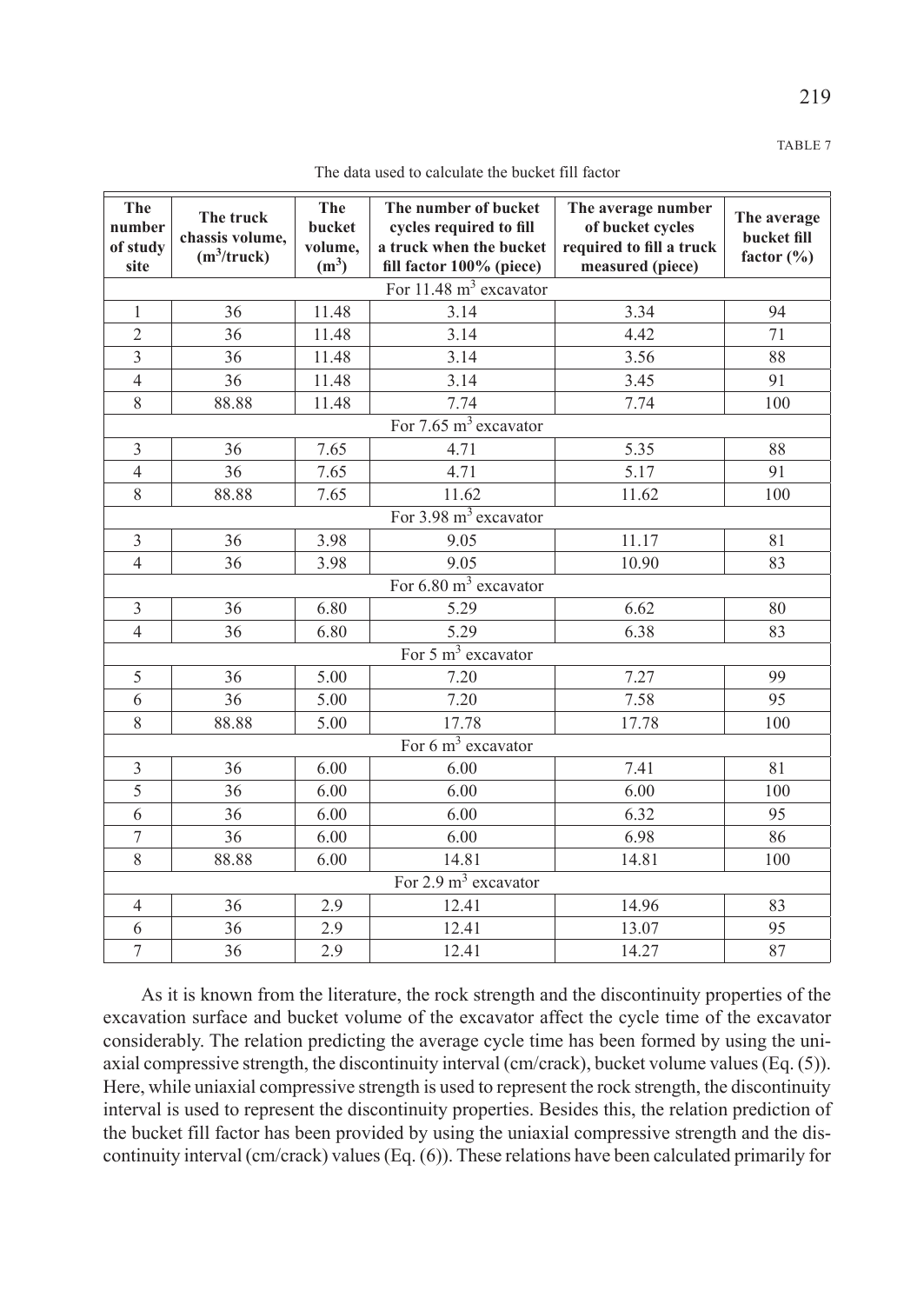backhoe hydraulic excavators. The data used in the formation of the relation are in Table 8. Then the equations established have been interpreted for flat bucket electrically operated excavators. Since the tests at the 8th study site have been carried out at the coal stocking area, the uniaxial compressive strength and the discontinuity interval values of this site is taken as zero. Only the study sites numbered 5, 6, and 7 contain the discontinuity interval (cm/crack) among the study sites. Therefore, the discontinuity interval values of other study sites have been determined to be approximately 1000 cm/crack.

$$
tc = (9.47) + (2.26 * Vb) + (0.206 * \sigma) - (0.00172 * j)
$$
\n<sup>(5)</sup>

$$
k = (102) - (1.18 * \sigma) - (0.0153 * j)
$$
\n<sup>(6)</sup>

- $tc$  the average cycle time (sec.),
- $Vb$  excavator bucket volume  $(m^3)$ ,
- *σ* the average uniaxial compressive strength (MPa),
- *j —* discontinuity interval of digging surface (cm/crack),
- *k —* the bucket fill factor.

9.47 value in Eq. (5) represents filled swing time (*tf* ), dumping time (*tdu*) and empty swing time of the excavator (*te*)'s total values are determined in Eq. (4). This relation is seen in Eq. (7).

$$
9.47 = tf + tdu + te \tag{7}
$$

When we examine the relation for predicting the cycle time of the excavator in Eq. (5), we see that cycle time and discontinuity interval of the digging surface parameters are inversely proportional to the coefficient of 0.00172. However, they should be directly proportional, and the cycle time and bucket fill factor depend on each other. Furthermore, the discontinuity interval parameter is not only related to the cycle time but to the bucket fill factor. Thus, we see that the relation for predicting the bucket fill factor in Eq. (6) is that the effect of the discontinuity interval parameter is a very high coefficient of 0.0153.

TABLE 8

| The<br>number of<br>study site | The average<br>cycle time of the<br>excavator, (sec.) | The bucket<br>fill factor<br>$\frac{6}{2}$ | The bucket<br>volume,<br>(m <sup>3</sup> ) | Average uniaxial<br>compressive<br>strength, (MPa) | <b>Discontinuities interval</b><br>of the digging surface<br>(cm/crack) |  |
|--------------------------------|-------------------------------------------------------|--------------------------------------------|--------------------------------------------|----------------------------------------------------|-------------------------------------------------------------------------|--|
|                                | $\mathbf{2}$                                          | 3                                          |                                            | 5                                                  | 6                                                                       |  |
|                                |                                                       |                                            | For $3.98 \text{ m}^3$ excavator           |                                                    |                                                                         |  |
| $\mathcal{E}$                  | 18.28                                                 | 81                                         | 3.98                                       | 4.81                                               | 1000                                                                    |  |
| $\overline{4}$                 | 17.02                                                 | 83                                         | 3.98                                       | 3.60                                               | 1000                                                                    |  |
|                                |                                                       |                                            | For $6.80 \text{ m}^3$ excavator           |                                                    |                                                                         |  |
| 3                              | 23.90                                                 | 80                                         | 6.80                                       | 4.81                                               | 1000                                                                    |  |
| $\overline{4}$                 | 23.55                                                 | 83                                         | 6.80                                       | 3.60                                               | 1000                                                                    |  |
|                                | For $5 \text{ m}^3$ excavator                         |                                            |                                            |                                                    |                                                                         |  |
| $\overline{5}$                 | 21.39                                                 | 99                                         | 5.00                                       | 5.30                                               | 22                                                                      |  |
| 6                              | 22.09                                                 | 95                                         | 5.00                                       | 6.90                                               | 43                                                                      |  |
| 8                              | 20.95                                                 | 100                                        | 5.00                                       | 0                                                  | $\theta$                                                                |  |

The data used for equation 5 and 6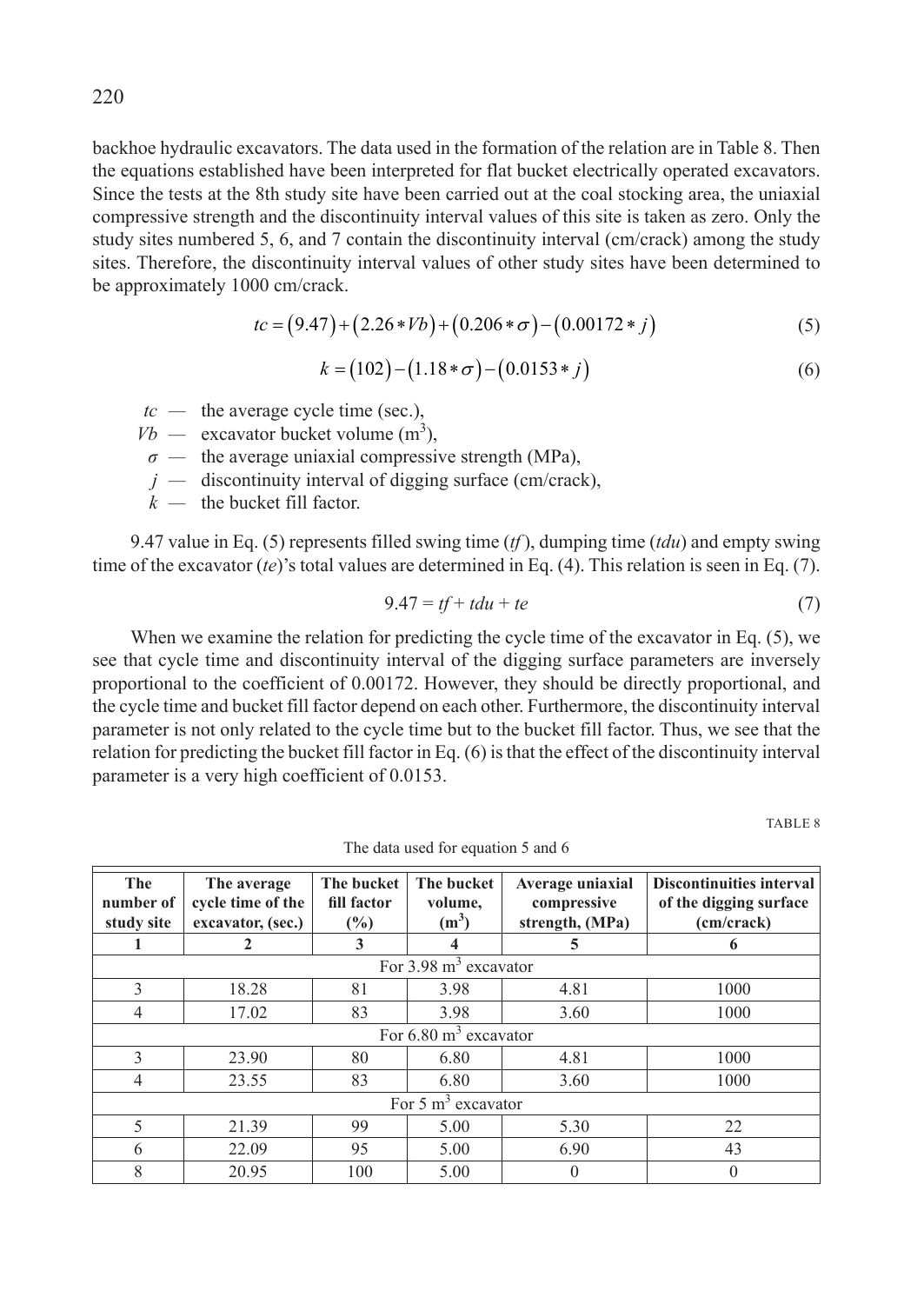|                | 2     | 3   |                               | 5        | 6    |
|----------------|-------|-----|-------------------------------|----------|------|
|                |       |     | For $6 \text{ m}^3$ excavator |          |      |
| 3              | 22.09 | 81  | 6.00                          | 4.81     | 1000 |
|                | 23.81 | 100 | 6.00                          | 5.30     | 22   |
| 6              | 25.05 | 95  | 6.00                          | 6.90     | 43   |
|                | 25.30 | 86  | 6.00                          | 8.30     | 68   |
| 8              | 23.12 | 100 | 6.00                          | $\theta$ |      |
|                |       |     | For 2.9 $m3$ excavator        |          |      |
| $\overline{4}$ | 15.75 | 83  | 2.9                           | 3.60     | 1000 |
| 6              | 17.00 | 95  | 2.9                           | 6.90     | 43   |
|                | 17.23 | 87  | 2.9                           | 8.30     | 68   |

The average cycle time and the bucket fill factor values for the hydraulic excavators with different bucket volumes were estimated using Eqs (5), (6) and compared with the real values (Table 9, 10). Also, from Table 9 and 10, the margins of error are limited between the estimated values and the real values.

It is considered that the equation determined would not be suitable for the excavator of a different type. As the electrically operated excavators are heavier than the hydraulic excavators, it is expected to excavate more rapidly than the hydraulic excavators under the same conditions. This is because the heavy excavator will excavate in a shorter time period and has a higher bucket fill factor. From this point of view, the cycle times of these excavators are assumed to be shorter. Thus, the relations for predicting the cycle time and the bucket fill factor for electric excavators were developed as shown in Eqs (8) and (9).

$$
tc = 0.92 * [(9.47) + (2.26 * Vb) + (0.206 * \sigma) - (0.00172 * j)]
$$
\n(8)

$$
k = 1.1 * [(102) - (1.18 * \sigma) - (0.0153 * j)]
$$
\n(9)

TABLE 9

| The number of<br>The average cycle time of the<br>study site<br>excavator, measured (sec.) |                      | The average cycle time of the excavator<br>calculated according to Eq. (5) (sec.) | Error, % |  |  |  |  |
|--------------------------------------------------------------------------------------------|----------------------|-----------------------------------------------------------------------------------|----------|--|--|--|--|
|                                                                                            |                      |                                                                                   |          |  |  |  |  |
|                                                                                            |                      | For $3.98 \text{ m}^3$ excavator                                                  |          |  |  |  |  |
| 3                                                                                          | 18.28                | 17.74                                                                             | 2.99     |  |  |  |  |
| $\overline{4}$                                                                             | 17.02                | 17.49                                                                             | 2.76     |  |  |  |  |
|                                                                                            |                      | For $6.80 \text{ m}^3$ excavator                                                  |          |  |  |  |  |
| 3                                                                                          | 23.90                | 24.11                                                                             | 0.86     |  |  |  |  |
| $\overline{4}$                                                                             | 23.55                | 23.86                                                                             | 1.31     |  |  |  |  |
|                                                                                            | For 5 $m3$ excavator |                                                                                   |          |  |  |  |  |
| 5                                                                                          | 21.39                | 21.82                                                                             | 2.04     |  |  |  |  |
| 6                                                                                          | 22.09                | 22.12                                                                             | 0.11     |  |  |  |  |
| 8                                                                                          | 20.95                | 20.77                                                                             | 0.88     |  |  |  |  |

Comparison of cycle time of the hydraulic excavator during excavating measured and calculated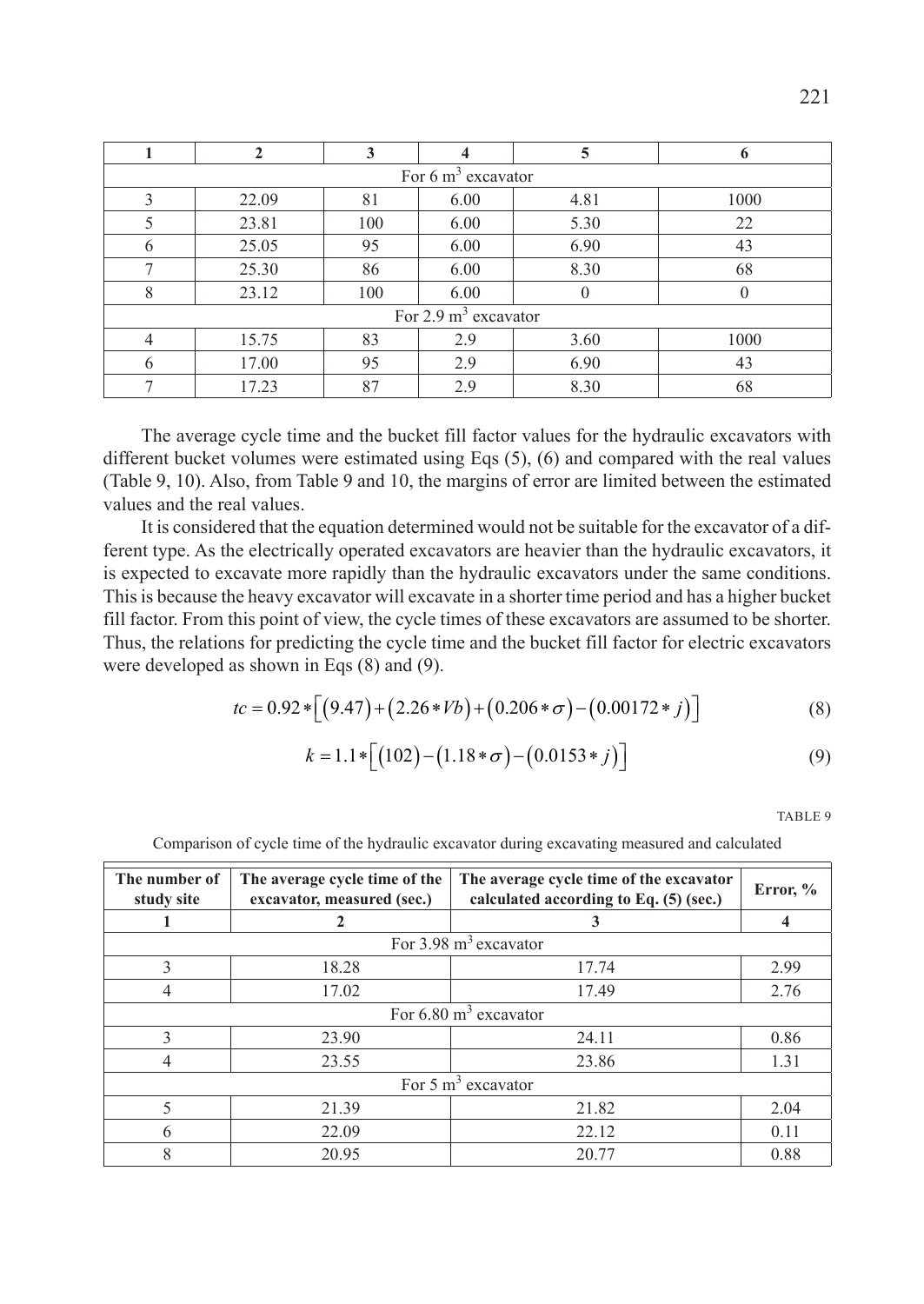|                                 | $\mathbf{2}$ | 3     |      |  |  |
|---------------------------------|--------------|-------|------|--|--|
| For $6 \text{ m}^3$ excavator   |              |       |      |  |  |
| 3                               | 22.09        | 22.30 | 0.94 |  |  |
| 5                               | 23.81        | 24.08 | 1.15 |  |  |
| 6                               | 25.05        | 24.38 | 2.69 |  |  |
| 7                               | 25.30        | 24.62 | 2.69 |  |  |
| 8                               | 23.12        | 23.03 | 0.38 |  |  |
| For $2.9 \text{ m}^3$ excavator |              |       |      |  |  |
| 4                               | 15.75        | 15.05 | 4.48 |  |  |
| 6                               | 17.00        | 17.37 | 2.19 |  |  |
|                                 | 17.23        | 17.62 | 2.27 |  |  |

TABLE 10

Comparison of bucket fill factor of hydraulic excavator during excavating measured and calculated

| The number<br>of study site     | The average bucket fill<br>factor of the excavator,<br>measured $(\% )$ | The average bucket fill factor<br>of the excavator calculated according<br>to Eq. $(6)(%$ | Error, % |  |
|---------------------------------|-------------------------------------------------------------------------|-------------------------------------------------------------------------------------------|----------|--|
|                                 |                                                                         | For $3.98 \text{ m}^3$ excavator                                                          |          |  |
| 3                               | 81                                                                      | 81.0                                                                                      | 0.03     |  |
| 4                               | 83                                                                      | 82.5                                                                                      | 0.66     |  |
|                                 |                                                                         | For $6.80 \text{ m}^3$ excavator                                                          |          |  |
| 3                               | 80                                                                      | 81.0                                                                                      | 1.28     |  |
| $\overline{4}$                  | 83                                                                      | 82.5                                                                                      | 0.66     |  |
|                                 |                                                                         | For $5 \text{ m}^3$ excavator                                                             |          |  |
| 5                               | 99                                                                      | 95.4                                                                                      | 3.63     |  |
| 6                               | 95                                                                      | 93.2                                                                                      | 1.89     |  |
| 8                               | 100                                                                     | 102.0                                                                                     | 2.00     |  |
| For $6 \text{ m}^3$ excavator   |                                                                         |                                                                                           |          |  |
| $\mathfrak{Z}$                  | 81                                                                      | 81.0                                                                                      | 0.03     |  |
| 5                               | 100                                                                     | 95.4                                                                                      | 4.59     |  |
| 6                               | 95                                                                      | 93.2                                                                                      | 1.89     |  |
| 7                               | 86                                                                      | 91.2                                                                                      | 6.01     |  |
| 8                               | 100                                                                     | 102.0                                                                                     | 2.00     |  |
| For $2.9 \text{ m}^3$ excavator |                                                                         |                                                                                           |          |  |
| $\overline{4}$                  | 83                                                                      | 82.5                                                                                      | 0.66     |  |
| 6                               | 95                                                                      | 93.2                                                                                      | 1.89     |  |
| 7                               | 87                                                                      | 91.2                                                                                      | 4.79     |  |

Average cycle times of excavation are estimated for electrically operated excavators by using Eq. (8) are given in Table 11. Examining Table 11, the values estimated for the excavators are very close to the real values. The average bucket fill factor values for the electric excavators were estimated by using Eq. (9) and compared with the real values (Table 12). Examining Table 12, the values estimated for the excavators are very close to the real values except for the second test with a 21.89% error. It is thought that this situation is caused due to the data collection conditions.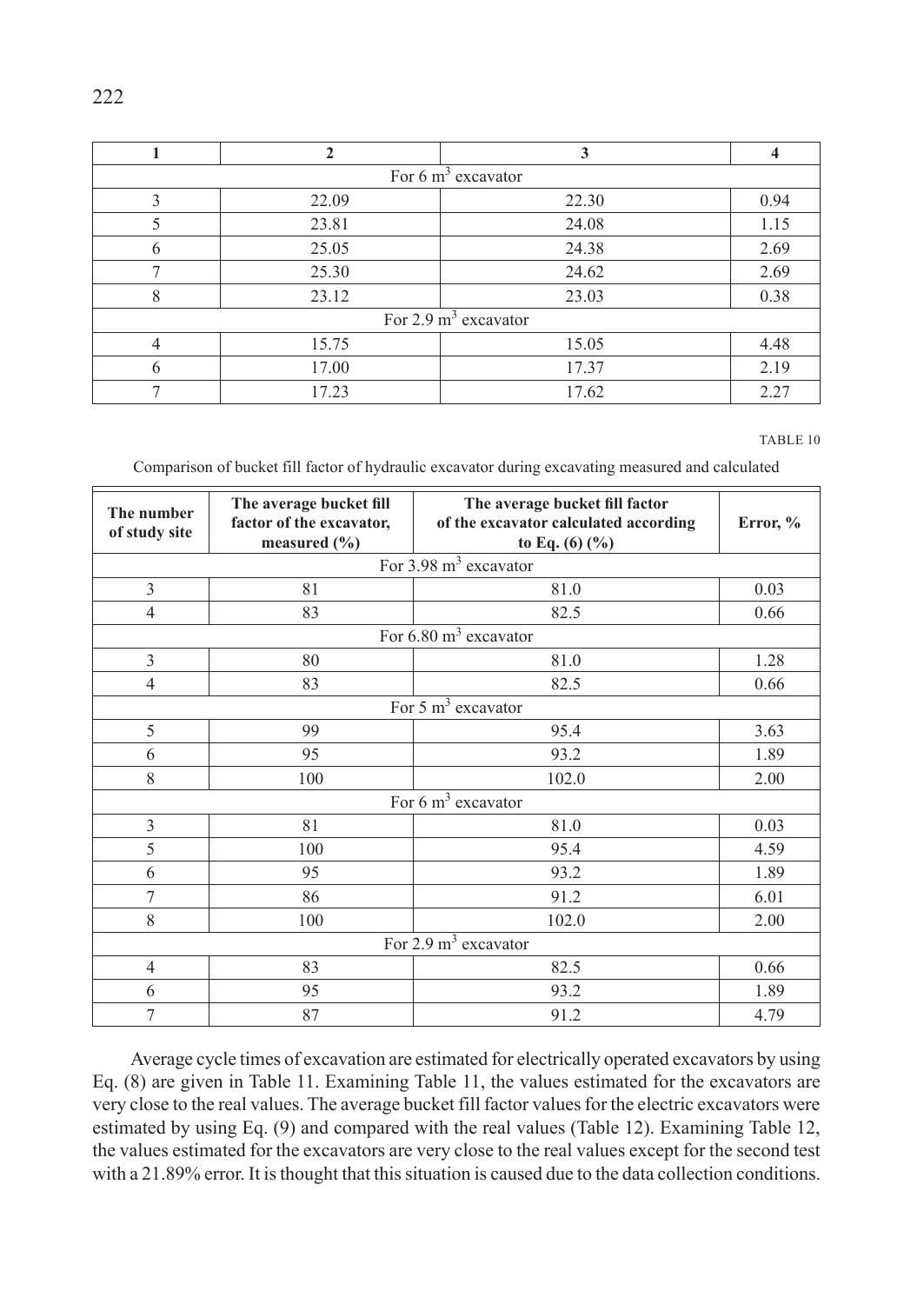#### TABLE 11

Comparison of cycle time of electric excavator measured and calculated

| The number<br>of study site      | The average cycle time of the<br>excavator, measured (sec.) | The average cycle time of the excavator<br>calculated according to Eq. $(8)$ (sec.) | Error,<br>$\%$ |  |  |
|----------------------------------|-------------------------------------------------------------|-------------------------------------------------------------------------------------|----------------|--|--|
| For 11.48 $m3$ excavator         |                                                             |                                                                                     |                |  |  |
|                                  | 30.74                                                       | 31.51                                                                               | 2.51           |  |  |
| $\mathcal{L}$                    | 30.44                                                       | 32.29                                                                               | 6.08           |  |  |
| $\mathcal{E}$                    | 32.53                                                       | 31.91                                                                               | 1.90           |  |  |
| $\overline{4}$                   | 31.21                                                       | 31.68                                                                               | 1.51           |  |  |
| 8                                | 31.05                                                       | 32.58                                                                               | 4.92           |  |  |
| For $7.65 \text{ m}^3$ excavator |                                                             |                                                                                     |                |  |  |
| 3                                | 25.40                                                       | 23.95                                                                               | 5.73           |  |  |
| 4                                | 24.68                                                       | 23.72                                                                               | 3.91           |  |  |
| 8                                | 25.41                                                       | 24.62                                                                               | 3.12           |  |  |

#### TABLE 12

Comparison of bucket fill factor of electric excavator during excavating measured and calculated

| The number<br>of study site      | The average bucket fill factor<br>of the excavator, measured $(\% )$ | The average bucket fill factor<br>of the excavator calculated according<br>to Eq. $(9)(\%)$ | Error,<br>$\frac{0}{0}$ |  |  |
|----------------------------------|----------------------------------------------------------------------|---------------------------------------------------------------------------------------------|-------------------------|--|--|
| For 11.48 $m3$ excavator         |                                                                      |                                                                                             |                         |  |  |
|                                  | 94                                                                   | 91.9                                                                                        | 2.27                    |  |  |
| $\mathfrak{D}_{1}^{(1)}$         | 71                                                                   | 86.5                                                                                        | 21.89                   |  |  |
| 3                                | 88                                                                   | 89.1                                                                                        | 1.28                    |  |  |
| 4                                | 91                                                                   | 90.7                                                                                        | 0.33                    |  |  |
| 8                                | 100                                                                  | 102.0                                                                                       | 2.00                    |  |  |
| For $7.65 \text{ m}^3$ excavator |                                                                      |                                                                                             |                         |  |  |
| 3                                | 88                                                                   | 89.1                                                                                        | 1.28                    |  |  |
|                                  | 91                                                                   | 90.7                                                                                        | 0.33                    |  |  |
| 8                                | 100                                                                  | 102.0                                                                                       | 2.00                    |  |  |

When we combine Eqs (2), (3), (5) and (6) with Eq. (1), the optimum truck number for the hydraulic excavator will ensure that the excavators and the trucks do not wait and can be calculated using Eq. (10).

$$
N_{t\ opt} = 1.2 * \frac{\frac{D}{St} * 3600}{Vc * [(9.47) + (2.26 * Vb) + (0.206 * \sigma) - (0.00172 * j)]}
$$
(10)  

$$
Vb * [(102) - (1.18 * \sigma) - (0.0153 * j)]
$$

When we combine Eqs  $(2)$ ,  $(3)$ ,  $(8)$  and  $(9)$  with Eq.  $(1)$ , the optimum truck number for the electric excavator will ensure that the excavators and the trucks do no wait and can be calculated by Eq. (11).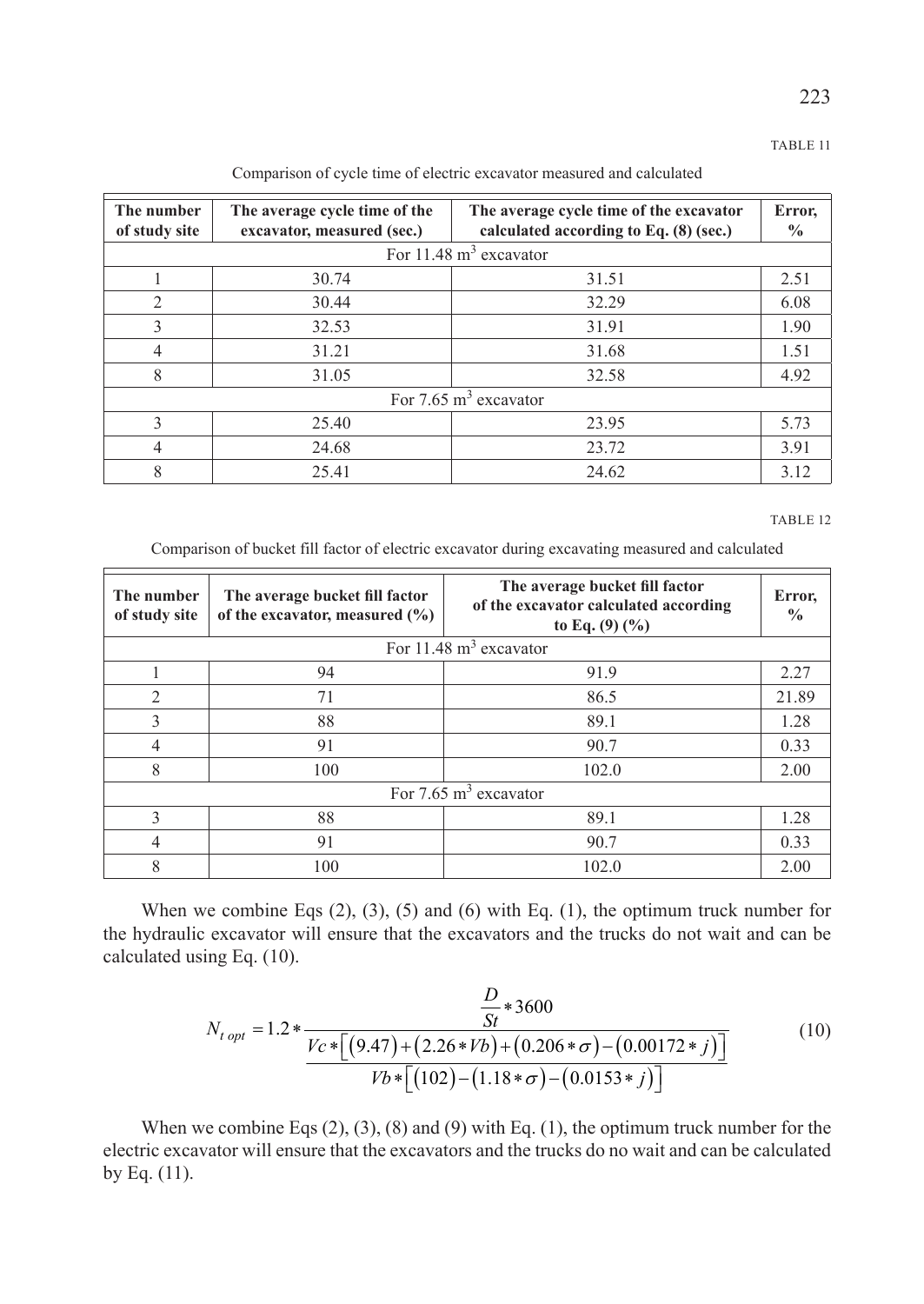$$
N_{t\ opt} = 1.2 * \frac{D}{Vc * 0.92 * [(9.47) + (2.26 * Vb) + (0.206 * \sigma) - (0.00172 * j)]}
$$
(11)  

$$
Vb * 1.1 * [(102) - (1.18 * \sigma) - (0.0153 * j)]
$$

Mining enterprises that carry out the overburden and the ore excavation can determine the required optimum truck number using the equations obtained by the bucket and truck chassis volume, the uniaxial compressive strength, and the discontinuity characteristics of the rock. Thus, ensuring a reduction in production costs.

### **5. Results**

In this study, a relation has been developed for determining the optimum truck number that will ensure that the excavators and the trucks do not wait at open quarry enterprises, allowing them to carry out direct excavation operations. In determining the relation, the period of time passed from the departure of a truck after loading, to the dumping area, to the arrival point, back to loading again, and the average loading time of a truck have all been used as parameters. The first parameter can be easily calculated by the enterprise. However, the second parameter depends on the bucket fill factor and cycle time of the excavator. The bucket fill factor depends on the mechanical strength and the discontinuity characteristics of the rock and the cycle time is related to the bucket volume, the strength and the discontinuity characteristics of the rock. Two relations predicting the average cycle time of an excavator and bucket fill factor is done by using seven excavators with different bucket volumes and mass characteristics of eight different rocks from a coal open pit mine. Thus, allowing for the optimum truck number to be developed. The said relation was developed for hydraulic excavators and then was applied for electrically operated excavators. A result of the study showed that the discontinuity interval of the rock is also effective. Considering the equations developed for the hydraulic excavator, the largest margin of error in calculating the average cycle time of the excavator was 4.48%, the largest margin of error in calculating the average bucket filling factor of the excavator was 6.01%. When we consider the same situation for electric excavator, the largest margin of error in calculating the average cycle time of the excavator was 6.08%. Finally, the largest margin of error in calculating the average bucket filling factor of the excavator was 21.89%.

#### **References**

- [1] S. Alarie, M. Gamache, *Overview of Solution Strategies Used in Truck Dispatching Systems for Open Pit Mines*. International Journal of Surface Mining Reclamation and Environment **16**, 59-76 (2002).
- [2] M. Beaulieu, M. Gamache, *An Enumeration Algorithm for Solving the Fleet Management Problem in Underground Mines*. Computers and Operations Research **33** (6), 1606-1624 (2006).
- [3] A.C.M.M. Campelo, T. Marin, *The Impact of Payload Truck Factor Use in Mine Performance Reports for an Open Pit Copper Mine in Brazil*. [REM – International Engineering Journal](http://www.scielo.br/scielo.php?script=sci_serial&pid=2448-167X&lng=en&nrm=iso) **71** (3), (2018). DOI: https://doi. org/10.1590/0370-44672017710189